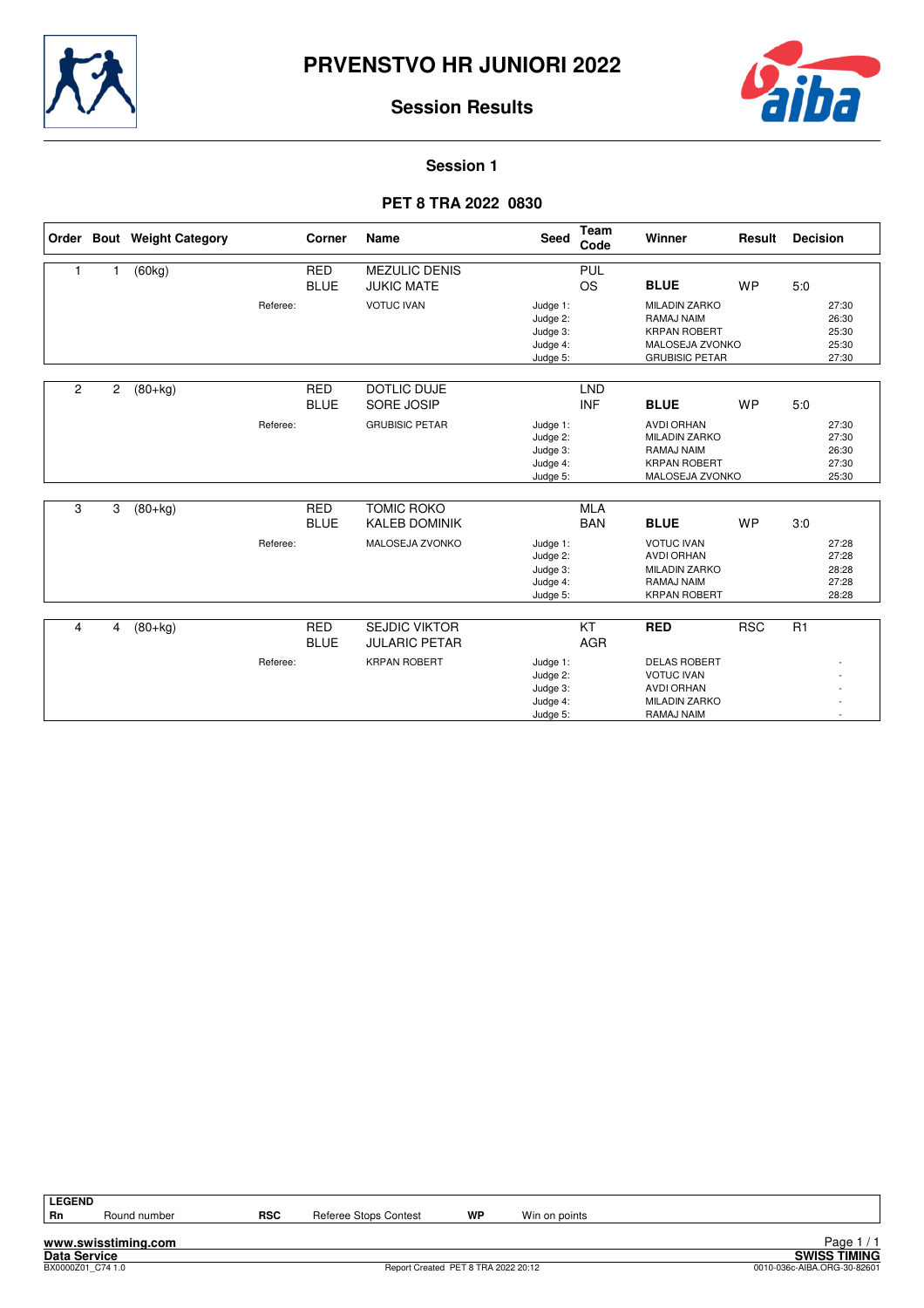



**Session 2**

## **PET 8 TRA 2022 1000**

|                |                | Order Bout Weight Category |          | Corner                    | <b>Name</b>                                      | <b>Seed</b>                                              | <b>Team</b><br>Code | Winner                                                                                                                      | Result     | <b>Decision</b>                                  |
|----------------|----------------|----------------------------|----------|---------------------------|--------------------------------------------------|----------------------------------------------------------|---------------------|-----------------------------------------------------------------------------------------------------------------------------|------------|--------------------------------------------------|
| $\mathbf{1}$   | 5              | (57kg)                     |          | <b>RED</b><br><b>BLUE</b> | KUHAR KARLO<br><b>MIRKOVIC LUKAS</b>             |                                                          | <b>DAV</b><br>ARE   | <b>BLUE</b>                                                                                                                 | <b>WP</b>  | 3:2                                              |
|                |                |                            | Referee: |                           | RAMAJ NAIM                                       | Judge 1:<br>Judge 2:<br>Judge 3:<br>Judge 4:<br>Judge 5: |                     | <b>GRUBISIC PETAR</b><br><b>DELAS ROBERT</b><br><b>VOTUC IVAN</b><br><b>AVDI ORHAN</b><br>MILADIN ZARKO                     |            | 28:29<br>29:28<br>29:28<br>28:29<br>28:29        |
| $\overline{c}$ | 6              | (57kg)                     |          | <b>RED</b><br><b>BLUE</b> | <b>GROSS JANKO</b><br><b>VUCKOVIC PATRIK</b>     |                                                          | OMZ<br><b>FKK</b>   | <b>RED</b>                                                                                                                  | <b>WP</b>  | 4:1                                              |
|                |                |                            | Referee: |                           | <b>MILADIN ZARKO</b>                             | Judge 1:<br>Judge 2:<br>Judge 3:<br>Judge 4:<br>Judge 5: |                     | MALOSEJA ZVONKO<br><b>GRUBISIC PETAR</b><br><b>KRPAN ROBERT</b><br><b>VOTUC IVAN</b><br><b>AVDI ORHAN</b>                   |            | 30:27<br>30:27<br>30:27<br>28:29<br>29:28        |
| 3              | $\overline{7}$ | (57kg)                     |          | <b>RED</b><br><b>BLUE</b> | <b>GOLUBOVIC DAVID</b><br><b>HRVOJEVIC KARLO</b> |                                                          | PUL<br><b>POS</b>   | <b>BLUE</b>                                                                                                                 | <b>WP</b>  | 5.0                                              |
|                |                |                            | Referee: |                           | <b>KRPAN ROBERT</b>                              | Judge 1:<br>Judge 2:<br>Judge 3:<br>Judge 4:<br>Judge 5: |                     | RAMAJ NAIM<br>MALOSEJA ZVONKO<br><b>GRUBISIC PETAR</b><br><b>DELAS ROBERT</b><br><b>VOTUC IVAN</b>                          |            | 28:29<br>28:29<br>28:29<br>27:29<br>27:29        |
|                |                |                            |          |                           |                                                  |                                                          |                     |                                                                                                                             |            |                                                  |
| $\overline{4}$ | 9              | (60kg)                     |          | <b>RED</b><br><b>BLUE</b> | <b>FILIPOVIC ANTE</b><br><b>KRECAK NIKO</b>      |                                                          | <b>MET</b><br>OMV   | <b>BLUE</b>                                                                                                                 | <b>WP</b>  | 5:0                                              |
|                |                |                            | Referee: |                           | <b>AVDI ORHAN</b>                                | Judge 1:<br>Judge 2:<br>Judge 3:<br>Judge 4:<br>Judge 5: |                     | <b>VOTUC IVAN</b><br>RAMAJ NAIM<br>MALOSEJA ZVONKO<br><b>GRUBISIC PETAR</b><br><b>DELAS ROBERT</b>                          |            | 26:30<br>25:30<br>27:30<br>26:30<br>25:30        |
|                |                |                            |          |                           |                                                  |                                                          |                     |                                                                                                                             |            |                                                  |
| 5              | 10             | (60kg)                     |          | <b>RED</b><br><b>BLUE</b> | SLUNJSKI DORIJAN<br><b>SUSTAR ADRIJAN</b>        |                                                          | OMV<br>PRE          | <b>RED</b>                                                                                                                  | <b>RSC</b> | R1                                               |
|                |                |                            | Referee: |                           | <b>DELAS ROBERT</b>                              | Judge 1:<br>Judge 2:<br>Judge 3:<br>Judge 4:<br>Judge 5: |                     | <b>MILADIN ZARKO</b><br><b>VOTUC IVAN</b><br>RAMAJ NAIM<br>MALOSEJA ZVONKO<br><b>GRUBISIC PETAR</b>                         |            |                                                  |
|                |                |                            |          |                           | <b>GUZVINEC SASA</b>                             |                                                          |                     |                                                                                                                             |            |                                                  |
| 6              | 11             | (63kg)                     |          | <b>RED</b><br><b>BLUE</b> | <b>GRGIC BERNARD</b>                             |                                                          | OMV<br><b>NOK</b>   | <b>BLUE</b>                                                                                                                 | <b>WP</b>  | 5:0                                              |
|                |                |                            | Referee: |                           | <b>GRUBISIC PETAR</b>                            | Judge 1:<br>Judge 2:<br>Judge 3:<br>Judge 4:<br>Judge 5: |                     | <b>KRPAN ROBERT</b><br><b>MILADIN ZARKO</b><br><b>VOTUC IVAN</b><br>RAMAJ NAIM<br>MALOSEJA ZVONKO                           |            | 27:30<br>27:30<br>24:30<br>26:30<br>26:30        |
| $\overline{7}$ | 12             | (66kg)                     |          | <b>RED</b>                | <b>GRGIC JOSIP</b>                               |                                                          | <b>SES</b>          | <b>RED</b>                                                                                                                  | <b>ABD</b> | R1                                               |
|                |                |                            |          | <b>BLUE</b>               | <b>BRZOJA LUKA</b>                               |                                                          | ARS                 |                                                                                                                             |            |                                                  |
|                |                |                            | Referee: |                           | MALOSEJA ZVONKO                                  | Judge 1:<br>Judge 2:<br>Judge 3:<br>Judge 4:<br>Judge 5: |                     | <b>AVDI ORHAN</b><br><b>KRPAN ROBERT</b><br><b>MILADIN ZARKO</b><br><b>VOTUC IVAN</b><br>RAMAJ NAIM                         |            |                                                  |
| 8              | 13             | (66kg)                     |          | <b>RED</b>                | <b>MESIC LEON</b>                                |                                                          | <b>VGO</b>          |                                                                                                                             |            |                                                  |
|                |                |                            | Referee: | <b>BLUE</b>               | <b>NEKIC IVAN</b><br>RAMAJ NAIM                  | Judge 1:<br>Judge 2:<br>Judge 3:<br>Judge 4:<br>Judge 5: | <b>ARS</b>          | <b>BLUE</b><br><b>DELAS ROBERT</b><br><b>AVDI ORHAN</b><br><b>KRPAN ROBERT</b><br><b>MILADIN ZARKO</b><br><b>VOTUC IVAN</b> | <b>WP</b>  | 5:0<br>26:30<br>26:30<br>26:30<br>27:29<br>26:30 |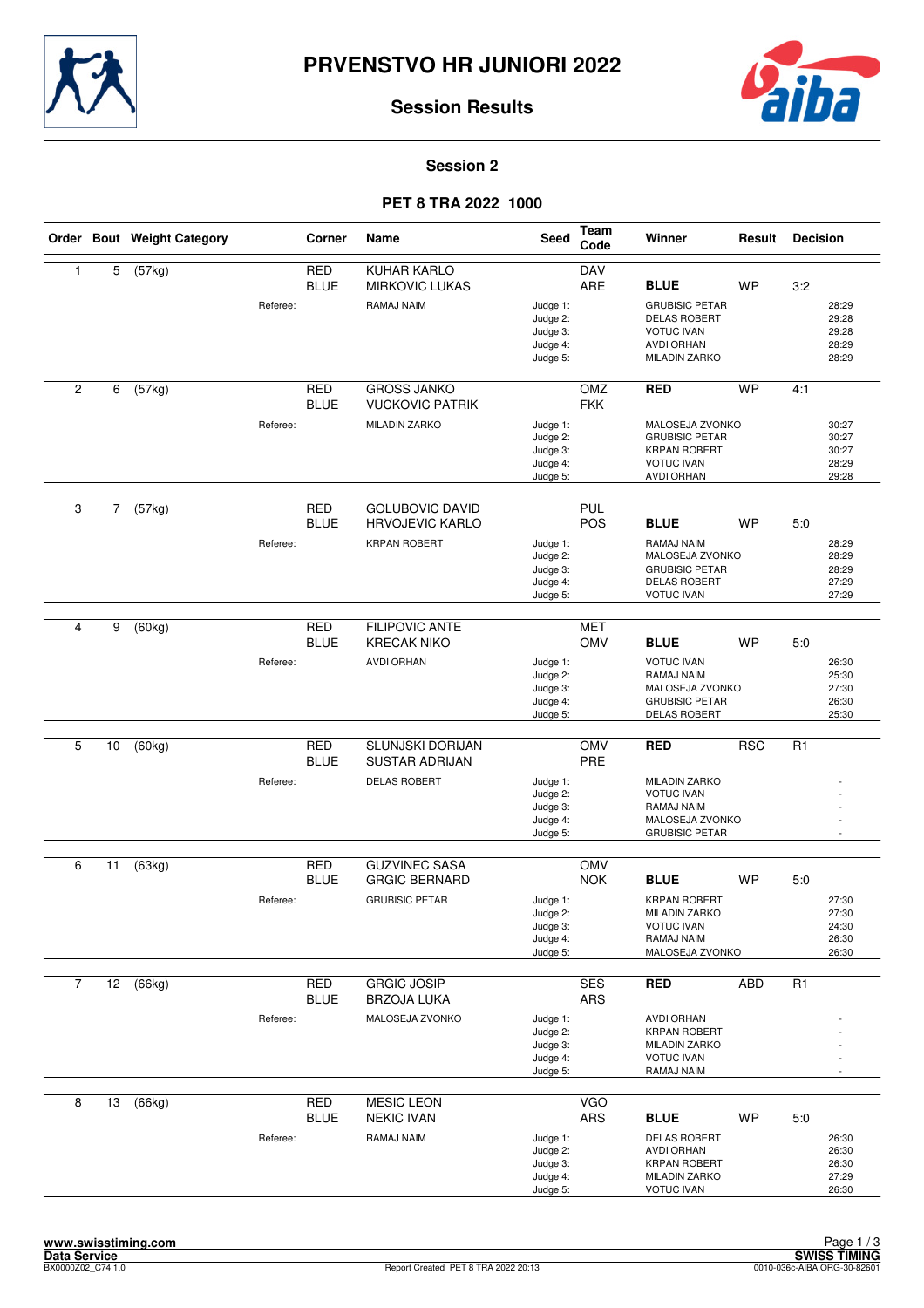



#### **Session 2**

## **PET 8 TRA 2022 1000**

|    |    | Order Bout Weight Category |          | Corner                    | Name                                           | Seed                                                     | <b>Team</b><br>Code      | Winner                                                                                                           | Result     | <b>Decision</b>                           |  |
|----|----|----------------------------|----------|---------------------------|------------------------------------------------|----------------------------------------------------------|--------------------------|------------------------------------------------------------------------------------------------------------------|------------|-------------------------------------------|--|
| 9  | 15 | (66kg)                     |          | <b>RED</b><br><b>BLUE</b> | <b>KRKOBABIC BRUNO</b><br><b>DELIC LUKA</b>    |                                                          | OMZ<br>SAL               | <b>BLUE</b>                                                                                                      | <b>WP</b>  | 5.0                                       |  |
|    |    |                            | Referee: |                           | <b>VOTUC IVAN</b>                              | Judge 1:<br>Judge 2:<br>Judge 3:<br>Judge 4:<br>Judge 5: |                          | <b>GRUBISIC PETAR</b><br><b>DELAS ROBERT</b><br><b>AVDI ORHAN</b><br><b>KRPAN ROBERT</b><br><b>MILADIN ZARKO</b> |            | 26:30<br>25:30<br>27:30<br>27:30<br>27:30 |  |
| 10 | 16 | (70kg)                     |          | <b>RED</b><br><b>BLUE</b> | PETRICEVIC FRANE<br><b>MLADINA MIRKO</b>       |                                                          | AGR<br>GRO               | <b>BLUE</b>                                                                                                      | <b>WP</b>  | 5.0                                       |  |
|    |    |                            | Referee: |                           | <b>MILADIN ZARKO</b>                           | Judge 1:<br>Judge 2:<br>Judge 3:<br>Judge 4:<br>Judge 5: |                          | MALOSEJA ZVONKO<br><b>GRUBISIC PETAR</b><br><b>DELAS ROBERT</b><br><b>AVDI ORHAN</b><br><b>VOTUC IVAN</b>        |            | 28:29<br>28:29<br>27:30<br>27:30<br>27:30 |  |
| 11 | 17 | (70kg)                     |          | <b>RED</b><br><b>BLUE</b> | <b>KALCIC MATEO</b><br>SABLJIC VLADIMIR        |                                                          | PRE<br>GRO               | <b>BLUE</b>                                                                                                      | <b>WP</b>  | 3:2                                       |  |
|    |    |                            | Referee: |                           | <b>KRPAN ROBERT</b>                            | Judge 1:<br>Judge 2:<br>Judge 3:<br>Judge 4:<br>Judge 5: |                          | RAMAJ NAIM<br>MALOSEJA ZVONKO<br><b>GRUBISIC PETAR</b><br><b>DELAS ROBERT</b><br><b>AVDI ORHAN</b>               |            | 29:28<br>28:29<br>28:29<br>28:29<br>29:28 |  |
|    |    |                            |          |                           |                                                |                                                          |                          |                                                                                                                  |            |                                           |  |
| 12 | 18 | (70kg)                     |          | <b>RED</b><br><b>BLUE</b> | <b>MILKOVIC ANTE</b><br><b>KARLOVIC MARKO</b>  |                                                          | SAL<br><b>BRO</b>        | <b>RED</b>                                                                                                       | <b>RSC</b> | R <sub>1</sub>                            |  |
|    |    |                            | Referee: |                           | <b>AVDI ORHAN</b>                              | Judge 1:<br>Judge 2:<br>Judge 3:<br>Judge 4:<br>Judge 5: |                          | <b>VOTUC IVAN</b><br>RAMAJ NAIM<br>MALOSEJA ZVONKO<br><b>GRUBISIC PETAR</b><br><b>DELAS ROBERT</b>               |            |                                           |  |
|    |    |                            |          |                           |                                                |                                                          |                          |                                                                                                                  |            |                                           |  |
| 13 | 19 | (70kg)                     |          | <b>RED</b><br><b>BLUE</b> | <b>CATIC DOMINIK</b><br><b>KRAMARIC OLIVER</b> |                                                          | <b>LND</b><br><b>VGO</b> | <b>BLUE</b>                                                                                                      | <b>RSC</b> | R <sub>1</sub>                            |  |
|    |    |                            | Referee: |                           | <b>DELAS ROBERT</b>                            | Judge 1:<br>Judge 2:<br>Judge 3:<br>Judge 4:<br>Judge 5: |                          | <b>MILADIN ZARKO</b><br><b>VOTUC IVAN</b><br>RAMAJ NAIM<br>MALOSEJA ZVONKO<br><b>GRUBISIC PETAR</b>              |            |                                           |  |
| 14 | 20 | (75kg)                     |          | <b>RED</b>                | <b>JUKICIC IVAN</b>                            |                                                          | <b>BRO</b>               | <b>RED</b>                                                                                                       | <b>RSC</b> | R <sub>1</sub>                            |  |
|    |    |                            | Referee: | <b>BLUE</b>               | <b>GOSTOVIC DAVID</b><br><b>GRUBISIC PETAR</b> | Judge 1:<br>Judge 2:                                     | <b>KNG</b>               | <b>KRPAN ROBERT</b><br><b>MILADIN ZARKO</b>                                                                      |            | $\overline{a}$                            |  |
|    |    |                            |          |                           |                                                | Judge 3:<br>Judge 4:<br>Judge 5:                         |                          | <b>VOTUC IVAN</b><br>RAMAJ NAIM<br>MALOSEJA ZVONKO                                                               |            |                                           |  |
|    |    |                            |          |                           |                                                |                                                          |                          |                                                                                                                  |            |                                           |  |
| 15 | 21 | (75kg)                     |          | <b>RED</b><br><b>BLUE</b> | DESKOVIC NOA<br><b>TOKALIC KARLO</b>           |                                                          | <b>BAN</b><br><b>RON</b> | <b>BLUE</b>                                                                                                      | WP         | 5:0                                       |  |
|    |    |                            | Referee: |                           | <b>GRUBISIC PETAR</b>                          | Judge 1:<br>Judge 2:<br>Judge 3:<br>Judge 4:<br>Judge 5: |                          | <b>KRPAN ROBERT</b><br><b>MILADIN ZARKO</b><br><b>VOTUC IVAN</b><br>RAMAJ NAIM<br>MALOSEJA ZVONKO                |            | 26:29<br>27:29<br>26:29<br>25:29<br>26:29 |  |
| 16 | 22 | (75kg)                     |          | RED                       | <b>SMOTAR GABRIJEL</b>                         |                                                          | <b>FKK</b>               |                                                                                                                  |            |                                           |  |
|    |    |                            | Referee: | <b>BLUE</b>               | ZADRAVEC DAVID                                 | Judge 1:<br>Judge 2:                                     | CAK                      | <b>BLUE</b>                                                                                                      | <b>WO</b>  |                                           |  |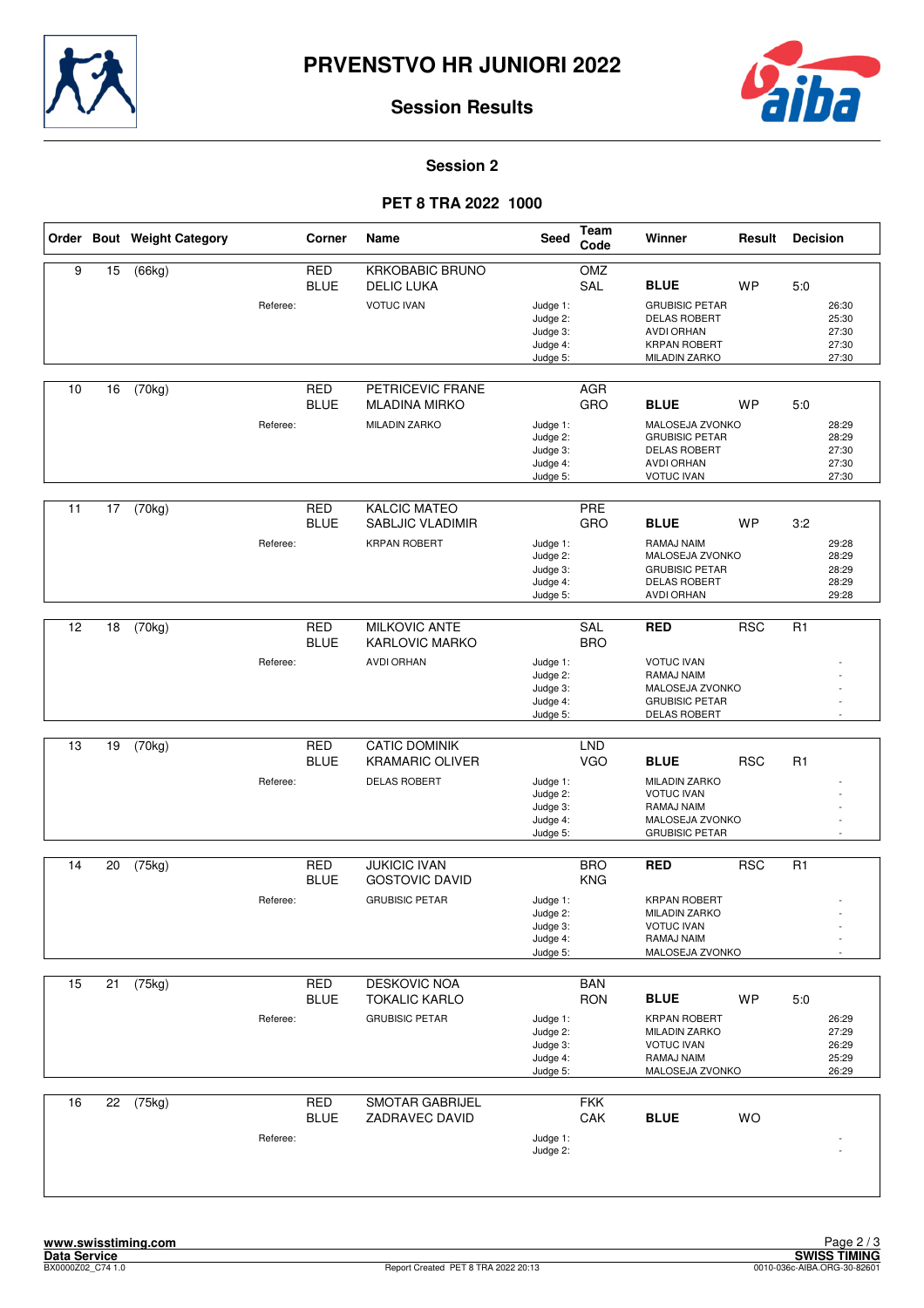



#### **Session 2**

## **PET 8 TRA 2022 1000**

|    |    | Order Bout Weight Category |          | Corner                    | Name                                                    | <b>Seed</b>                                              | Team<br>Code             | Winner                                                                                                           | Result    | <b>Decision</b> |                                           |
|----|----|----------------------------|----------|---------------------------|---------------------------------------------------------|----------------------------------------------------------|--------------------------|------------------------------------------------------------------------------------------------------------------|-----------|-----------------|-------------------------------------------|
| 17 | 23 | (80kg)                     |          | <b>RED</b><br><b>BLUE</b> | <b>CUSEK DAMJAN</b><br><b>FRANIC IVAN</b>               |                                                          | <b>RON</b><br><b>TOR</b> | <b>RED</b>                                                                                                       | RSC       | $\overline{R1}$ |                                           |
|    |    |                            | Referee: |                           | MALOSEJA ZVONKO                                         | Judge 1:<br>Judge 2:<br>Judge 3:<br>Judge 4:<br>Judge 5: |                          | <b>AVDI ORHAN</b><br><b>KRPAN ROBERT</b><br><b>MILADIN ZARKO</b><br><b>VOTUC IVAN</b><br>RAMAJ NAIM              |           |                 |                                           |
| 18 | 24 | (80kg)                     |          | RED<br><b>BLUE</b>        | RADMAN KARLO<br><b>JAKSIC IVANO</b>                     |                                                          | <b>SAL</b><br>PRE        | <b>RED</b>                                                                                                       | KO        | R <sub>3</sub>  |                                           |
|    |    |                            | Referee: |                           | RAMAJ NAIM                                              | Judge 1:<br>Judge 2:<br>Judge 3:<br>Judge 4:<br>Judge 5: |                          | <b>DELAS ROBERT</b><br><b>AVDI ORHAN</b><br><b>KRPAN ROBERT</b><br><b>MILADIN ZARKO</b><br><b>VOTUC IVAN</b>     |           |                 | 19:17<br>19:18<br>19:18<br>19:18<br>19:18 |
| 19 | 25 | (80kg)                     |          | <b>RED</b><br><b>BLUE</b> | <b>DOMINIKOVIC ANDRIJA</b><br><b>MARIJANOVIC PATRIK</b> |                                                          | <b>NOK</b><br><b>BAN</b> | <b>BLUE</b>                                                                                                      | <b>WP</b> | 5:0             |                                           |
|    |    |                            | Referee: |                           | <b>VOTUC IVAN</b>                                       | Judge 1:<br>Judge 2:<br>Judge 3:<br>Judge 4:<br>Judge 5: |                          | <b>GRUBISIC PETAR</b><br><b>DELAS ROBERT</b><br><b>AVDI ORHAN</b><br><b>KRPAN ROBERT</b><br><b>MILADIN ZARKO</b> |           |                 | 27:28<br>27:28<br>26:28<br>27:28<br>26:29 |
| 20 | 28 | $(80+kg)$                  |          | <b>RED</b><br><b>BLUE</b> | <b>SACIC LUKA</b><br><b>STEFOIC LUKA</b>                |                                                          | <b>THO</b><br><b>RON</b> | <b>BLUE</b>                                                                                                      | <b>WP</b> | 3:0             |                                           |
|    |    |                            | Referee: |                           | <b>MILADIN ZARKO</b>                                    | Judge 1:<br>Judge 2:<br>Judge 3:<br>Judge 4:<br>Judge 5: |                          | MALOSEJA ZVONKO<br><b>GRUBISIC PETAR</b><br><b>DELAS ROBERT</b><br><b>AVDI ORHAN</b><br><b>KRPAN ROBERT</b>      |           |                 | 28:28<br>26:29<br>27:29<br>28:28<br>27:29 |
| 21 | 14 | (66kg)                     |          | <b>RED</b><br><b>BLUE</b> | <b>TUSEK MARTIN</b><br><b>CURIC LUKA</b>                |                                                          | <b>TIT</b><br><b>MAR</b> | <b>RED</b>                                                                                                       | <b>WP</b> | 5.0             |                                           |
|    |    |                            | Referee: |                           | <b>KRPAN ROBERT</b>                                     | Judge 1:<br>Judge 2:<br>Judge 3:<br>Judge 4:<br>Judge 5: |                          | RAMAJ NAIM<br>MALOSEJA ZVONKO<br><b>GRUBISIC PETAR</b><br><b>DELAS ROBERT</b><br><b>AVDI ORHAN</b>               |           |                 | 30:27<br>30:27<br>29:28<br>29:28<br>30:27 |
| 22 | 27 | (60kg)                     |          | <b>RED</b><br><b>BLUE</b> | <b>BEREND MATIJA</b><br><b>GRGIC NIKOLA</b>             |                                                          | <b>RON</b><br><b>NOK</b> | <b>RED</b>                                                                                                       | <b>WP</b> | 3:2             |                                           |
|    |    |                            | Referee: |                           | <b>AVDI ORHAN</b>                                       | Judge 1:<br>Judge 2:<br>Judge 3:<br>Judge 4:<br>Judge 5: |                          | <b>VOTUC IVAN</b><br>RAMAJ NAIM<br>MALOSEJA ZVONKO<br><b>GRUBISIC PETAR</b><br><b>DELAS ROBERT</b>               |           |                 | 30:27<br>30:27<br>30:27<br>28:29<br>28:29 |

| <b>LEGEND</b> |                           |           |               |           |              |            |                       |
|---------------|---------------------------|-----------|---------------|-----------|--------------|------------|-----------------------|
| <b>ABD</b>    | Abandon                   | КO        | Knockout      | <b>Rn</b> | Round number | <b>RSC</b> | Referee Stops Contest |
| WO            | Walkover                  | <b>WP</b> | Win on points |           |              |            |                       |
|               | sununu asulaattustaa aana |           |               |           |              |            | $D_{200}$ $2/2$       |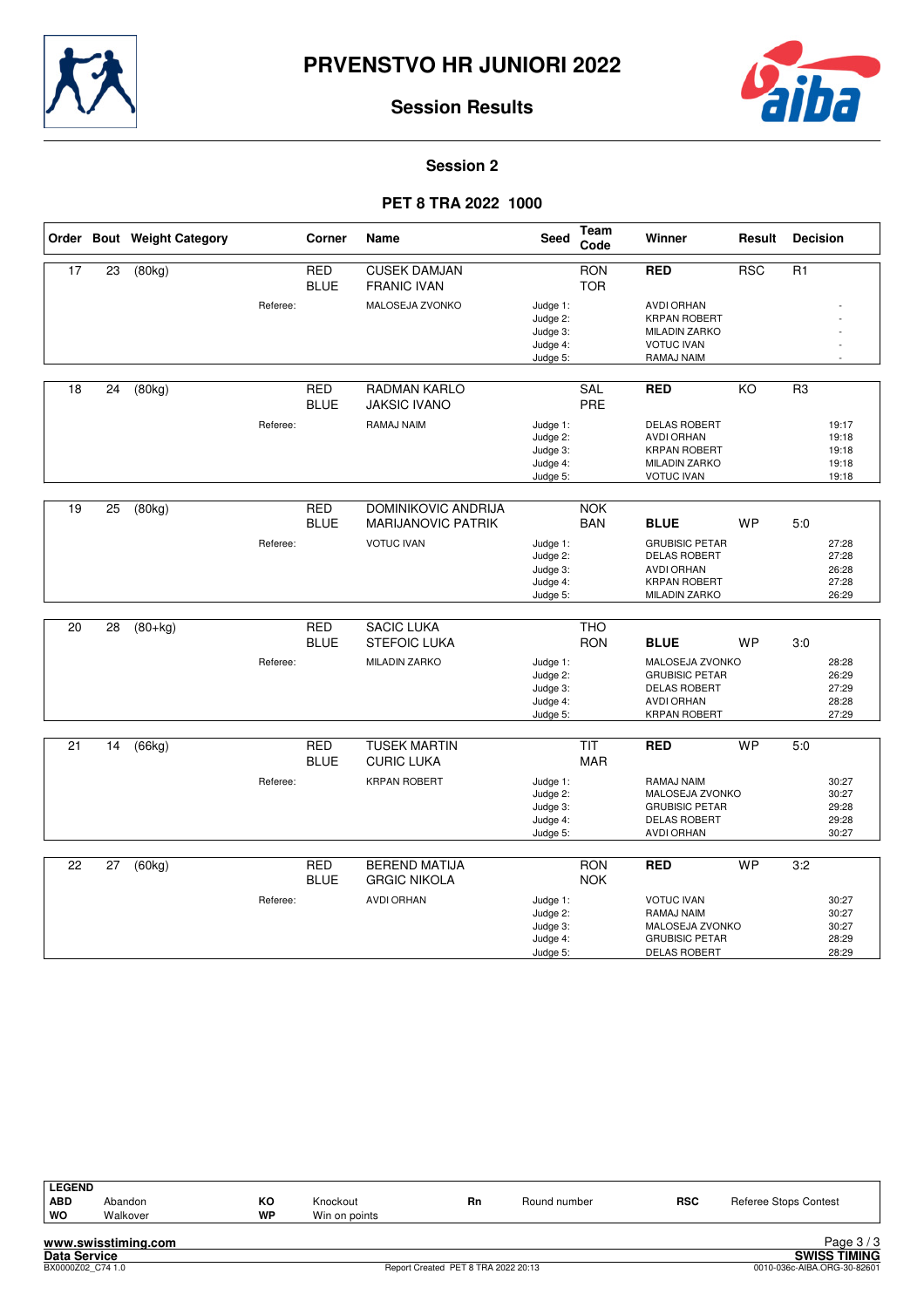



**Session 3**

## **PET 8 TRA 2022 1900**

|                |    | Order Bout Weight Category |          | Corner                    | Name                                        | <b>Seed</b>                                              | Team<br>Code             | Winner                                                                                                  | Result     | <b>Decision</b> |                                           |
|----------------|----|----------------------------|----------|---------------------------|---------------------------------------------|----------------------------------------------------------|--------------------------|---------------------------------------------------------------------------------------------------------|------------|-----------------|-------------------------------------------|
|                | 8  | (60kg)                     |          | <b>RED</b><br><b>BLUE</b> | <b>MAKS KRESZINGER</b><br><b>JUKIC MATE</b> |                                                          | KT<br><b>OS</b>          | <b>BLUE</b>                                                                                             | <b>WP</b>  | 3:2             |                                           |
|                |    |                            | Referee: |                           | <b>GRUBISIC PETAR</b>                       | Judge 1:<br>Judge 2:<br>Judge 3:<br>Judge 4:<br>Judge 5: |                          | RAMAJ NAIM<br><b>MILADIN ZARKO</b><br><b>AVDI ORHAN</b><br><b>KRPAN ROBERT</b><br>MALOSEJA ZVONKO       |            |                 | 29:28<br>28:29<br>29:28<br>27:30<br>28:29 |
| $\overline{c}$ | 26 | $(80+kg)$                  |          | <b>RED</b><br><b>BLUE</b> | <b>NEZIRI ROBERT</b><br>SORE JOSIP          |                                                          | <b>KNG</b><br><b>INF</b> | <b>BLUE</b>                                                                                             | <b>RSC</b> | R <sub>3</sub>  |                                           |
|                |    |                            | Referee: |                           | MALOSEJA ZVONKO                             | Judge 1:<br>Judge 2:<br>Judge 3:<br>Judge 4:<br>Judge 5: |                          | <b>VOTUC IVAN</b><br>RAMAJ NAIM<br><b>MILADIN ZARKO</b><br><b>AVDI ORHAN</b><br><b>KRPAN ROBERT</b>     |            |                 | 18:19<br>18:20<br>19:19<br>19:19<br>19:19 |
| 3              | 29 | $(80+kg)$                  |          | <b>RED</b><br><b>BLUE</b> | <b>CERINA SIME</b><br><b>KALEB DOMINIK</b>  |                                                          | <b>TOR</b><br><b>BAN</b> | <b>RED</b>                                                                                              | <b>WP</b>  | 5:0             |                                           |
|                |    |                            | Referee: |                           | <b>KRPAN ROBERT</b>                         | Judge 1:<br>Judge 2:<br>Judge 3:<br>Judge 4:<br>Judge 5: |                          | <b>DELAS ROBERT</b><br><b>VOTUC IVAN</b><br>RAMAJ NAIM<br><b>MILADIN ZARKO</b><br><b>AVDI ORHAN</b>     |            |                 | 29:28<br>29:28<br>30:27<br>29:28<br>30:27 |
| 4              | 30 | $(80+kg)$                  |          | <b>RED</b>                | <b>SEJDIC VIKTOR</b>                        |                                                          | $\overline{KT}$          | <b>RED</b>                                                                                              | <b>WP</b>  | 5:0             |                                           |
|                |    |                            |          | <b>BLUE</b>               | <b>BEGANOVIC ELVIR</b>                      |                                                          | <b>NOK</b>               |                                                                                                         |            |                 |                                           |
|                |    |                            | Referee: |                           | <b>AVDI ORHAN</b>                           | Judge 1:<br>Judge 2:<br>Judge 3:<br>Judge 4:<br>Judge 5: |                          | <b>GRUBISIC PETAR</b><br><b>DELAS ROBERT</b><br><b>VOTUC IVAN</b><br>RAMAJ NAIM<br><b>MILADIN ZARKO</b> |            |                 | 29:28<br>29:28<br>29:28<br>29:28<br>29:28 |

**LEGEND**

**www.swisstiming.com**

Round number **RSC** Referee Stops Contest **WP** Win on points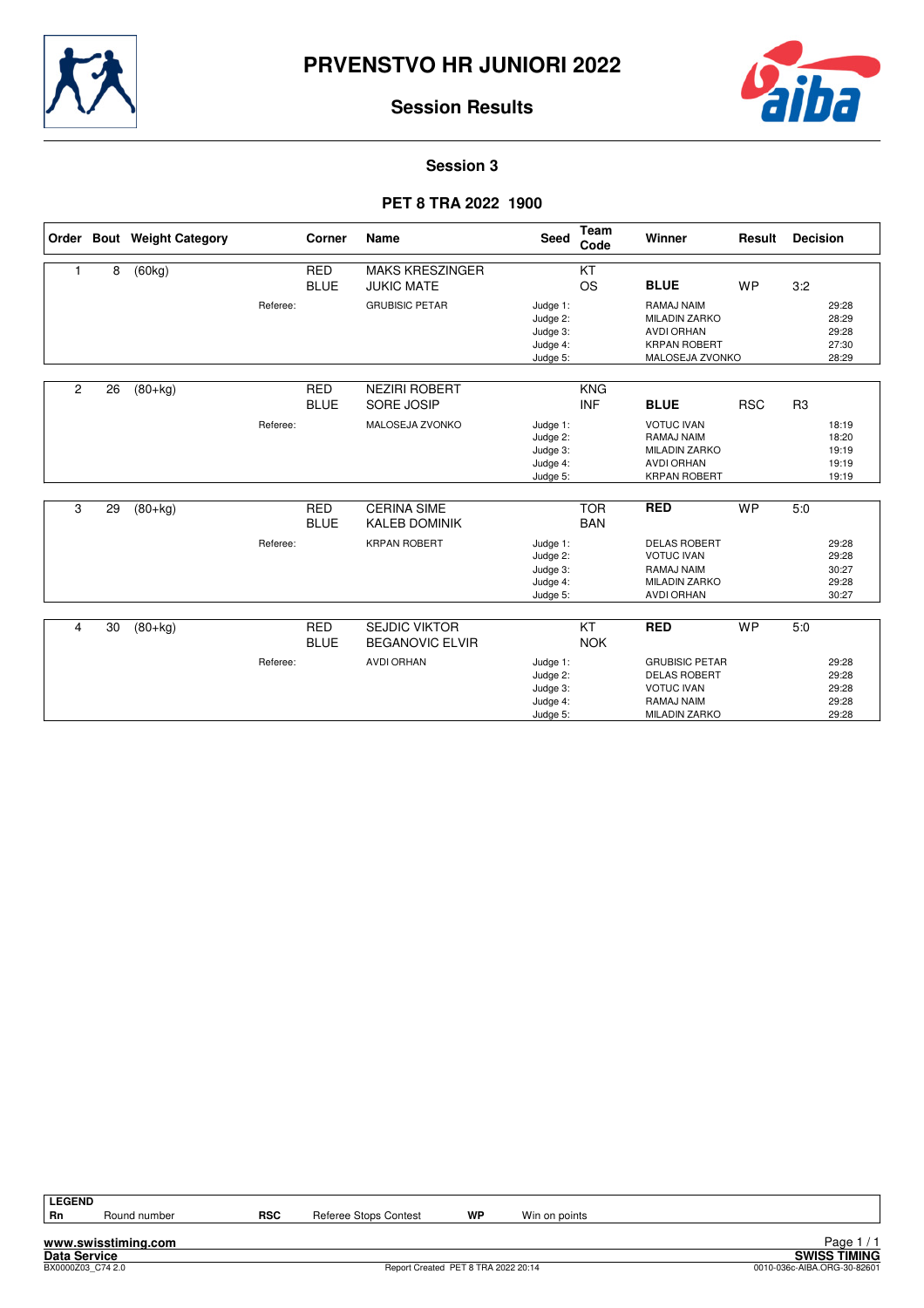



**Session 4**

## **SUB 9 TRA 2022 1000**

|                |    | Order Bout Weight Category |          | Corner                    | Name                                            | <b>Seed</b>                                              | <b>Team</b><br>Code                  | Winner                                                                                                        | Result     | <b>Decision</b> |                                           |
|----------------|----|----------------------------|----------|---------------------------|-------------------------------------------------|----------------------------------------------------------|--------------------------------------|---------------------------------------------------------------------------------------------------------------|------------|-----------------|-------------------------------------------|
| $\mathbf{1}$   | 31 | (54kg)                     |          | <b>RED</b><br><b>BLUE</b> | <b>DRAZINA NIKO</b><br><b>CICIC SEBASTIJAN</b>  |                                                          | ARS<br><b>NOK</b>                    | <b>RED</b>                                                                                                    | <b>WP</b>  | 5:0             |                                           |
|                |    |                            | Referee: |                           | RAMAJ NAIM                                      | Judge 1:<br>Judge 2:<br>Judge 3:<br>Judge 4:<br>Judge 5: |                                      | <b>AVDI ORHAN</b><br><b>DELAS ROBERT</b><br><b>VOTUC IVAN</b><br><b>GRUBISIC PETAR</b><br><b>KRPAN ROBERT</b> |            |                 | 29:28<br>30:27<br>30:27<br>29:28<br>29:28 |
| $\overline{c}$ | 32 | (57kg)                     |          | <b>RED</b><br><b>BLUE</b> | NEMARNIK JURAJ<br><b>MIRKOVIC LUKAS</b>         |                                                          | <b>KNG</b><br>ARE                    | <b>BLUE</b>                                                                                                   | <b>RSC</b> | R <sub>1</sub>  |                                           |
|                |    |                            | Referee: |                           | <b>KRPAN ROBERT</b>                             | Judge 1:<br>Judge 2:<br>Judge 3:<br>Judge 4:<br>Judge 5: |                                      | MALOSEJA ZVONKO<br><b>AVDI ORHAN</b><br><b>DELAS ROBERT</b><br><b>VOTUC IVAN</b><br><b>GRUBISIC PETAR</b>     |            |                 |                                           |
| 3              | 33 | (57kg)                     |          | <b>RED</b><br><b>BLUE</b> | <b>GROSS JANKO</b><br><b>HRVOJEVIC KARLO</b>    |                                                          | OMZ<br><b>POS</b>                    | <b>RED</b>                                                                                                    | <b>RSC</b> | R <sub>2</sub>  |                                           |
|                |    |                            | Referee: |                           | <b>GRUBISIC PETAR</b>                           | Judge 1:<br>Judge 2:<br>Judge 3:<br>Judge 4:<br>Judge 5: |                                      | <b>MILADIN ZARKO</b><br>MALOSEJA ZVONKO<br><b>AVDI ORHAN</b><br><b>DELAS ROBERT</b><br><b>VOTUC IVAN</b>      |            |                 | 10:8<br>10:8<br>10:8<br>10:8<br>10:8      |
|                |    |                            |          |                           |                                                 |                                                          |                                      |                                                                                                               |            |                 |                                           |
| 4              | 34 | (60kg)                     |          | <b>RED</b><br><b>BLUE</b> | <b>JUKIC MATE</b><br><b>KRECAK NIKO</b>         |                                                          | $\overline{\text{OS}}$<br><b>OMV</b> | <b>RED</b>                                                                                                    | <b>WP</b>  | 3:1             |                                           |
|                |    |                            | Referee: |                           | <b>VOTUC IVAN</b>                               | Judge 1:<br>Judge 2:<br>Judge 3:<br>Judge 4:<br>Judge 5: |                                      | RAMAJ NAIM<br><b>MILADIN ZARKO</b><br>MALOSEJA ZVONKO<br>AVDI ORHAN<br><b>DELAS ROBERT</b>                    |            |                 | 29:28<br>29:28<br>28:28<br>28:29<br>29:28 |
|                |    |                            |          |                           |                                                 |                                                          |                                      |                                                                                                               |            |                 |                                           |
| 5              | 35 | (60kg)                     |          | <b>RED</b><br><b>BLUE</b> | <b>SLUNJSKI DORIJAN</b><br><b>BEREND MATIJA</b> |                                                          | <b>OMV</b><br><b>RON</b>             | <b>BLUE</b>                                                                                                   | <b>RSC</b> | R <sub>2</sub>  |                                           |
|                |    |                            | Referee: |                           | <b>DELAS ROBERT</b>                             | Judge 1:<br>Judge 2:<br>Judge 3:<br>Judge 4:<br>Judge 5: |                                      | <b>KRPAN ROBERT</b><br>RAMAJ NAIM<br><b>MILADIN ZARKO</b><br>MALOSEJA ZVONKO<br>AVDI ORHAN                    |            |                 | 8:10<br>9:10<br>9:10<br>9:10<br>8:10      |
|                |    |                            |          |                           |                                                 |                                                          |                                      |                                                                                                               |            |                 |                                           |
| 6              | 36 | (63kg)                     |          | <b>RED</b><br><b>BLUE</b> | <b>NAJDEK LUKA</b><br><b>GRGIC BERNARD</b>      |                                                          | GLA<br><b>NOK</b>                    | <b>BLUE</b>                                                                                                   | <b>RSC</b> | R <sub>3</sub>  |                                           |
|                |    |                            | Referee: |                           | <b>AVDI ORHAN</b>                               | Judge 1:<br>Judge 2:<br>Judge 3:<br>Judge 4:<br>Judge 5: |                                      | <b>GRUBISIC PETAR</b><br><b>KRPAN ROBERT</b><br>RAMAJ NAIM<br><b>MILADIN ZARKO</b><br>MALOSEJA ZVONKO         |            |                 | 17:20<br>16:20<br>16:20<br>17:20<br>17:20 |
| $\overline{7}$ | 37 | (63kg)                     |          | RED                       | <b>KUTELSA DUJE</b>                             |                                                          | RI                                   | <b>RED</b>                                                                                                    | <b>WP</b>  | 5:0             |                                           |
|                |    |                            |          | <b>BLUE</b>               | <b>JELIC ROKO</b>                               |                                                          | <b>SES</b>                           |                                                                                                               |            |                 |                                           |
|                |    |                            | Referee: |                           | MALOSEJA ZVONKO                                 | Judge 1:<br>Judge 2:<br>Judge 3:<br>Judge 4:<br>Judge 5: |                                      | <b>VOTUC IVAN</b><br><b>GRUBISIC PETAR</b><br><b>KRPAN ROBERT</b><br>RAMAJ NAIM<br><b>MILADIN ZARKO</b>       |            |                 | 29:28<br>29:28<br>30:27<br>30:27<br>29:28 |
| 8              | 38 | (66kg)                     |          | <b>RED</b>                | <b>GRGIC JOSIP</b>                              |                                                          | <b>SES</b>                           | <b>RED</b>                                                                                                    | <b>RSC</b> | R <sub>2</sub>  |                                           |
|                |    |                            | Referee: | <b>BLUE</b>               | <b>NEKIC IVAN</b><br><b>MILADIN ZARKO</b>       | Judge 1:<br>Judge 2:<br>Judge 3:<br>Judge 4:<br>Judge 5: | ARS                                  | <b>DELAS ROBERT</b><br><b>VOTUC IVAN</b><br><b>GRUBISIC PETAR</b><br><b>KRPAN ROBERT</b><br>RAMAJ NAIM        |            |                 | 10:9<br>10:8<br>10:9<br>10:9<br>10:9      |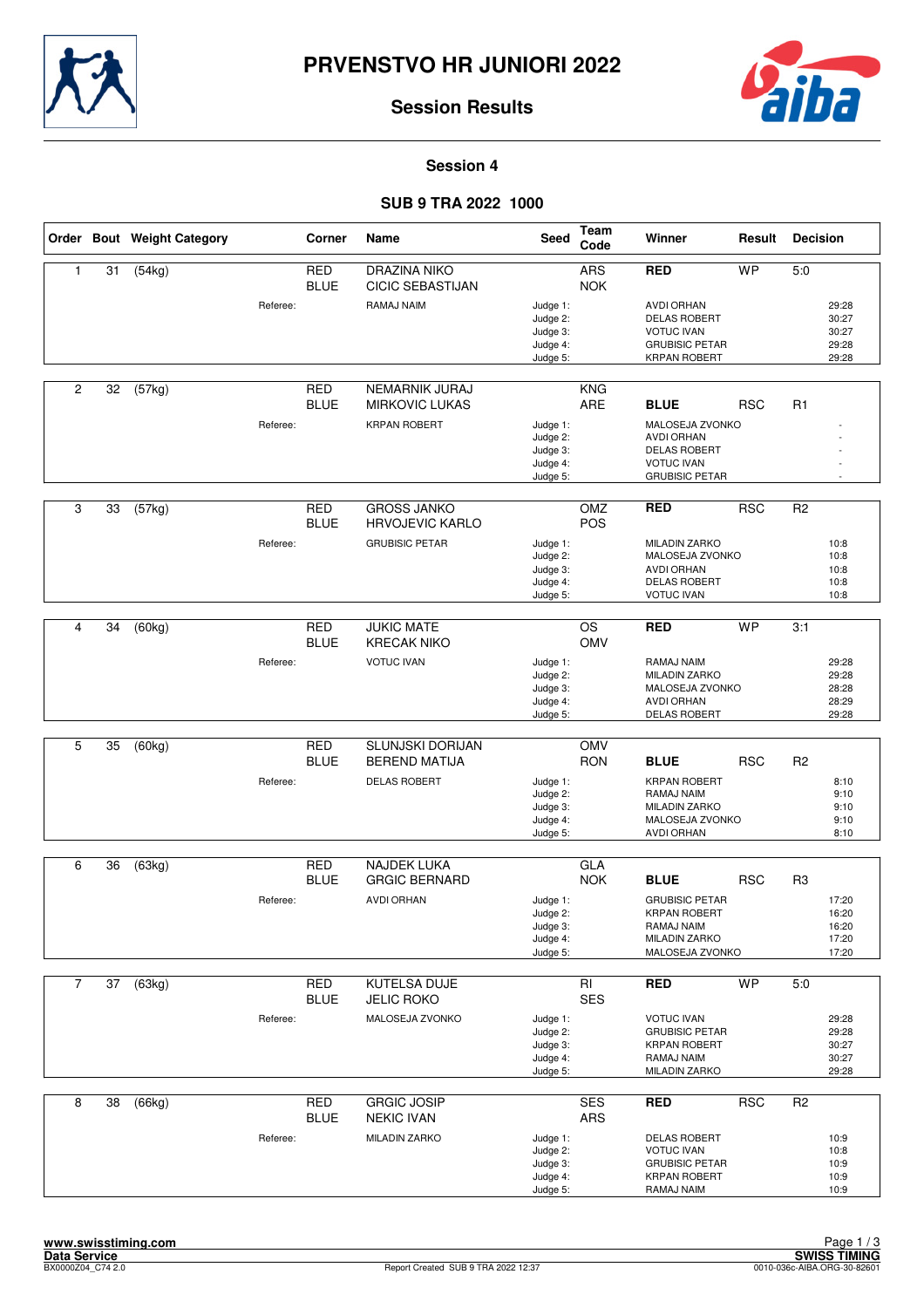



**Session 4**

## **SUB 9 TRA 2022 1000**

|    |    | Order Bout Weight Category |          | Corner                    | Name                                           | Seed                                                     | <b>Team</b><br>Code      | Winner                                                                                                        | Result     | <b>Decision</b> |                                           |
|----|----|----------------------------|----------|---------------------------|------------------------------------------------|----------------------------------------------------------|--------------------------|---------------------------------------------------------------------------------------------------------------|------------|-----------------|-------------------------------------------|
| 9  | 39 | (66kg)                     |          | <b>RED</b><br><b>BLUE</b> | <b>TUSEK MARTIN</b><br><b>DELIC LUKA</b>       |                                                          | <b>TIT</b><br>SAL        | <b>BLUE</b>                                                                                                   | <b>RSC</b> | R3              |                                           |
|    |    |                            | Referee: |                           | RAMAJ NAIM                                     | Judge 1:<br>Judge 2:<br>Judge 3:<br>Judge 4:<br>Judge 5: |                          | <b>AVDI ORHAN</b><br><b>DELAS ROBERT</b><br><b>VOTUC IVAN</b><br><b>GRUBISIC PETAR</b><br><b>KRPAN ROBERT</b> |            |                 | 18:19<br>18:20<br>18:19<br>18:20<br>18:20 |
| 10 | 40 | (70kg)                     |          | <b>RED</b><br><b>BLUE</b> | <b>MLADINA MIRKO</b><br>SABLJIC VLADIMIR       |                                                          | GRO<br>GRO               | <b>RED</b>                                                                                                    | <b>WP</b>  | 5:0             |                                           |
|    |    |                            | Referee: |                           | <b>KRPAN ROBERT</b>                            | Judge 1:<br>Judge 2:<br>Judge 3:<br>Judge 4:<br>Judge 5: |                          | MALOSEJA ZVONKO<br><b>AVDI ORHAN</b><br><b>DELAS ROBERT</b><br><b>VOTUC IVAN</b><br><b>GRUBISIC PETAR</b>     |            |                 | 30:27<br>30:27<br>30:27<br>30:27<br>30:27 |
| 11 | 41 | (70kg)                     |          | <b>RED</b><br><b>BLUE</b> | <b>MILKOVIC ANTE</b><br><b>KRAMARIC OLIVER</b> |                                                          | SAL<br><b>VGO</b>        | <b>RED</b>                                                                                                    | <b>RSC</b> | R <sub>1</sub>  |                                           |
|    |    |                            | Referee: |                           | <b>GRUBISIC PETAR</b>                          | Judge 1:<br>Judge 2:<br>Judge 3:<br>Judge 4:<br>Judge 5: |                          | <b>MILADIN ZARKO</b><br>MALOSEJA ZVONKO<br><b>AVDI ORHAN</b><br><b>DELAS ROBERT</b><br><b>VOTUC IVAN</b>      |            |                 |                                           |
| 12 | 42 | (75kg)                     |          | <b>RED</b>                | <b>DUKIC DANIJEL</b>                           |                                                          | RAD                      | <b>RED</b>                                                                                                    | <b>WP</b>  | 4:1             |                                           |
|    |    |                            |          | <b>BLUE</b>               | <b>JUKICIC IVAN</b>                            |                                                          | <b>BRO</b>               |                                                                                                               |            |                 |                                           |
|    |    |                            | Referee: |                           | <b>VOTUC IVAN</b>                              | Judge 1:<br>Judge 2:<br>Judge 3:<br>Judge 4:<br>Judge 5: |                          | RAMAJ NAIM<br>MILADIN ZARKO<br>MALOSEJA ZVONKO<br><b>AVDI ORHAN</b><br><b>DELAS ROBERT</b>                    |            |                 | 28:29<br>29:28<br>29:28<br>29:28<br>30:27 |
|    |    |                            |          |                           |                                                |                                                          |                          |                                                                                                               |            |                 |                                           |
| 13 | 43 | (75kg)                     |          | <b>RED</b><br><b>BLUE</b> | <b>TOKALIC KARLO</b><br>ZADRAVEC DAVID         |                                                          | <b>RON</b><br>CAK        | <b>RED</b>                                                                                                    | <b>WP</b>  | 5.0             |                                           |
|    |    |                            | Referee: |                           | <b>DELAS ROBERT</b>                            | Judge 1:<br>Judge 2:<br>Judge 3:<br>Judge 4:<br>Judge 5: |                          | <b>KRPAN ROBERT</b><br>RAMAJ NAIM<br><b>MILADIN ZARKO</b><br>MALOSEJA ZVONKO<br><b>AVDI ORHAN</b>             |            |                 | 29:26<br>30:27<br>29:28<br>30:27<br>30:27 |
| 14 | 44 | (80kg)                     |          | <b>RED</b>                | PRPIC MARTIN                                   |                                                          | <b>MLA</b>               |                                                                                                               |            |                 |                                           |
|    |    |                            |          | <b>BLUE</b>               | <b>CUSEK DAMJAN</b>                            |                                                          | <b>RON</b>               | <b>BLUE</b>                                                                                                   | <b>RSC</b> | R1              |                                           |
|    |    |                            | Referee: |                           | <b>AVDI ORHAN</b>                              | Judge 1:<br>Judge 2:<br>Judge 3:<br>Judge 4:<br>Judge 5: |                          | <b>GRUBISIC PETAR</b><br><b>KRPAN ROBERT</b><br>RAMAJ NAIM<br><b>MILADIN ZARKO</b><br>MALOSEJA ZVONKO         |            |                 |                                           |
| 15 | 45 | (80kg)                     |          | RED                       | <b>RADMAN KARLO</b>                            |                                                          | <b>SAL</b>               | <b>RED</b>                                                                                                    | <b>WP</b>  | 5:0             |                                           |
|    |    |                            |          | <b>BLUE</b>               | <b>MARIJANOVIC PATRIK</b>                      |                                                          | <b>BAN</b>               |                                                                                                               |            |                 |                                           |
|    |    |                            | Referee: |                           | MALOSEJA ZVONKO                                | Judge 1:<br>Judge 2:<br>Judge 3:<br>Judge 4:<br>Judge 5: |                          | <b>VOTUC IVAN</b><br><b>GRUBISIC PETAR</b><br><b>KRPAN ROBERT</b><br>RAMAJ NAIM<br><b>MILADIN ZARKO</b>       |            |                 | 30:26<br>30:27<br>29:27<br>30:26<br>30:26 |
| 16 | 46 | $(80+kg)$                  |          | <b>RED</b><br><b>BLUE</b> | SORE JOSIP<br><b>STEFOIC LUKA</b>              |                                                          | <b>INF</b><br><b>RON</b> | <b>RED</b>                                                                                                    | <b>WP</b>  | 5:0             |                                           |
|    |    |                            | Referee: |                           | <b>MILADIN ZARKO</b>                           | Judge 1:<br>Judge 2:<br>Judge 3:<br>Judge 4:<br>Judge 5: |                          | <b>DELAS ROBERT</b><br><b>VOTUC IVAN</b><br><b>GRUBISIC PETAR</b><br><b>KRPAN ROBERT</b><br>RAMAJ NAIM        |            |                 | 30:24<br>30:24<br>29:26<br>28:27<br>30:25 |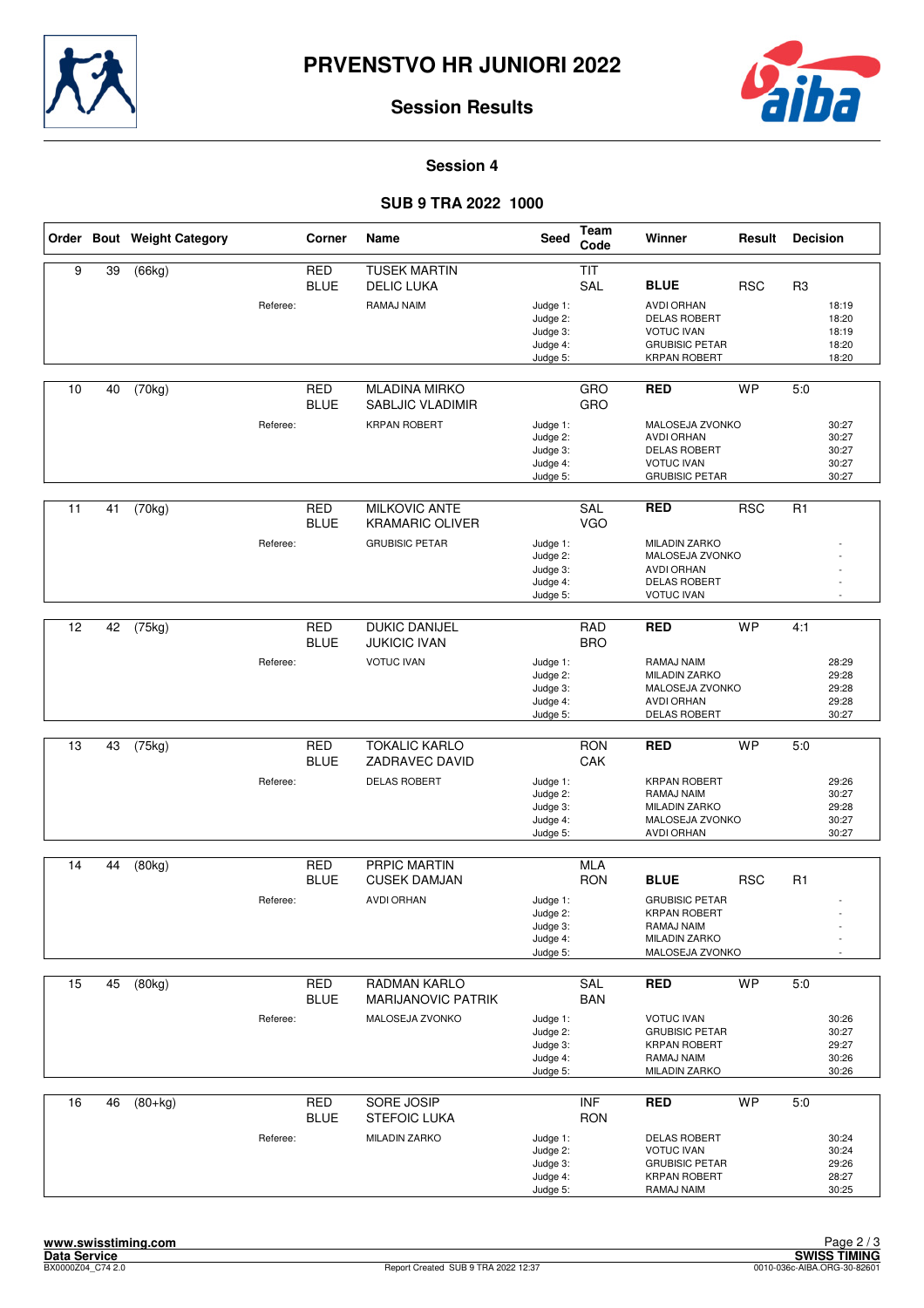



#### **Session 4**

## **SUB 9 TRA 2022 1000**

| ⊦Order |    | <b>Bout</b> Weight Category |          | Corner                    | Name                                       | Seed                                                     | Team<br>Code | Winner                                                                                                        | Result    | <b>Decision</b>                           |
|--------|----|-----------------------------|----------|---------------------------|--------------------------------------------|----------------------------------------------------------|--------------|---------------------------------------------------------------------------------------------------------------|-----------|-------------------------------------------|
| 7      | 47 | $(80+kg)$                   |          | <b>RED</b><br><b>BLUE</b> | <b>CERINA SIME</b><br><b>SEJDIC VIKTOR</b> |                                                          | TOR<br>KT    | <b>RED</b>                                                                                                    | <b>WP</b> | 5:0                                       |
|        |    |                             | Referee: |                           | RAMAJ NAIM                                 | Judge 1:<br>Judge 2:<br>Judge 3:<br>Judge 4:<br>Judge 5: |              | <b>AVDI ORHAN</b><br><b>DELAS ROBERT</b><br><b>VOTUC IVAN</b><br><b>GRUBISIC PETAR</b><br><b>KRPAN ROBERT</b> |           | 30:27<br>30:27<br>30:27<br>29:28<br>30:27 |

LEGEND<br>Rn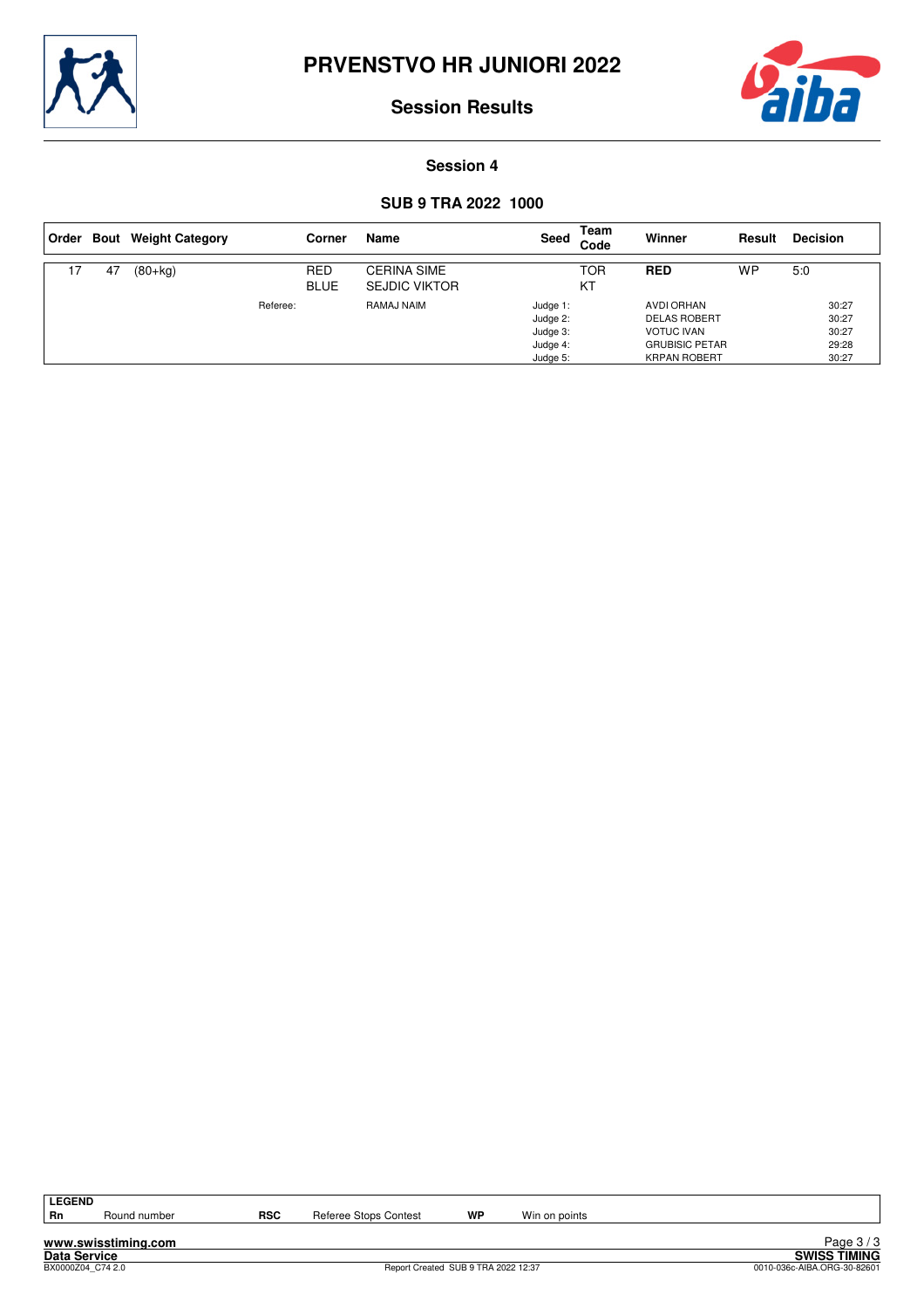



#### **Session 5**

## **NED 10 TRA 2022 1000**

|                |    | Order Bout Weight Category |              | Corner                    | Name                                         | <b>Seed</b>                                                                  | Team<br>Code             | Winner                                                                                                     | Result     | <b>Decision</b> |                                           |
|----------------|----|----------------------------|--------------|---------------------------|----------------------------------------------|------------------------------------------------------------------------------|--------------------------|------------------------------------------------------------------------------------------------------------|------------|-----------------|-------------------------------------------|
| $\mathbf{1}$   | 48 | (48kg)                     |              | <b>RED</b><br><b>BLUE</b> | <b>SERDAR LUKA</b><br><b>KLARIC LOVRO</b>    |                                                                              | KT<br>POS                | <b>BLUE</b>                                                                                                | <b>WP</b>  | 5:0             |                                           |
|                |    |                            | Referee: SP1 |                           | <b>DELAS ROBERT</b>                          | Judge 1: POZ<br>Judge 2: SPL<br>Judge 3: KOP<br>Judge 4: PUL<br>Judge 5: ZG1 |                          | <b>KRPAN ROBERT</b><br><b>MILADIN ZARKO</b><br>RAMAJ NAIM<br><b>AVDI ORHAN</b><br>MALOSEJA ZVONKO          |            |                 | 27:30<br>26:30<br>26:30<br>26:30<br>27:30 |
| $\overline{c}$ | 49 | (52kg)                     |              | RED<br><b>BLUE</b>        | <b>BACAC BRUNO</b><br><b>CVITANOVIC DUJE</b> |                                                                              | <b>PRE</b><br><b>LND</b> | <b>RED</b>                                                                                                 | <b>RSC</b> | R3              |                                           |
|                |    |                            | Referee:     | KO <sub>2</sub>           | <b>VOTUC IVAN</b>                            | Judge 1: SLB<br>Judge 2: SPL<br>Judge 3: KOP<br>Judge 4: ZG1<br>Judge 5: POZ |                          | <b>GRUBISIC PETAR</b><br><b>MILADIN ZARKO</b><br>RAMAJ NAIM<br>MALOSEJA ZVONKO<br><b>KRPAN ROBERT</b>      |            |                 | 20:17<br>20:17<br>20:17<br>20:18<br>20:17 |
| 3              | 50 | (54kg)                     |              | <b>RED</b><br><b>BLUE</b> | <b>MIKULIC IVAN</b><br><b>DRAZINA NIKO</b>   |                                                                              | CAK<br><b>ARS</b>        | <b>RED</b>                                                                                                 | <b>WP</b>  | 5.0             |                                           |
|                |    |                            | Referee: PUL |                           | <b>AVDI ORHAN</b>                            | Judge 1: SPL<br>Judge 2: SP1<br>Judge 3: KOP<br>Judge 4: ZG1<br>Judge 5:     | POZ                      | <b>MILADIN ZARKO</b><br><b>DELAS ROBERT</b><br>RAMAJ NAIM<br>MALOSEJA ZVONKO<br><b>KRPAN ROBERT</b>        |            |                 | 30:27<br>29:28<br>30:27<br>30:27<br>29:28 |
| $\overline{4}$ | 51 | (57kg)                     |              | <b>RED</b>                | <b>MIRKOVIC LUKAS</b>                        |                                                                              | ARE                      |                                                                                                            |            |                 |                                           |
|                |    |                            |              | <b>BLUE</b>               | <b>GROSS JANKO</b>                           |                                                                              | OMZ                      | <b>BLUE</b>                                                                                                | <b>WO</b>  |                 |                                           |
|                |    |                            | Referee: SLB |                           | <b>GRUBISIC PETAR</b>                        | Judge 1: SP1<br>Judge 2: ZG1<br>Judge 3: SPL<br>Judge 4: POZ<br>Judge 5: KO2 |                          | <b>DELAS ROBERT</b><br>MALOSEJA ZVONKO<br><b>MILADIN ZARKO</b><br><b>KRPAN ROBERT</b><br><b>VOTUC IVAN</b> |            |                 |                                           |
| 5              | 52 |                            |              | <b>RED</b>                | <b>JUKIC MATE</b>                            |                                                                              | <b>OS</b>                |                                                                                                            |            |                 |                                           |
|                |    | (60kg)                     |              | <b>BLUE</b>               | <b>BEREND MATIJA</b>                         |                                                                              | <b>RON</b>               | <b>BLUE</b>                                                                                                | <b>WP</b>  | 5:0             |                                           |
|                |    |                            | Referee:     | <b>KOP</b>                | RAMAJ NAIM                                   | Judge 1: KO2<br>Judge 2: PUL<br>Judge 3: SPL<br>Judge 4: SP1<br>Judge 5: ZG1 |                          | <b>VOTUC IVAN</b><br><b>AVDI ORHAN</b><br><b>MILADIN ZARKO</b><br><b>DELAS ROBERT</b><br>MALOSEJA ZVONKO   |            |                 | 26:30<br>26:30<br>27:30<br>26:30<br>27:30 |
| 6              | 53 | (63kg)                     |              | RED                       | <b>GRGIC BERNARD</b>                         |                                                                              | <b>NOK</b>               | <b>RED</b>                                                                                                 | <b>WP</b>  | 5.0             |                                           |
|                |    |                            |              | <b>BLUE</b>               | <b>KUTELSA DUJE</b>                          |                                                                              | RI                       |                                                                                                            |            |                 |                                           |
|                |    |                            | Referee:     | POZ                       | <b>KRPAN ROBERT</b>                          | Judge 1: KO2<br>Judge 2: SLB<br>Judge 3: SP1<br>Judge 4: KOP<br>Judge 5: PUL |                          | <b>VOTUC IVAN</b><br><b>GRUBISIC PETAR</b><br><b>DELAS ROBERT</b><br>RAMAJ NAIM<br><b>AVDI ORHAN</b>       |            |                 | 30:26<br>30:27<br>30:26<br>30:26<br>30:26 |
| $\overline{7}$ | 54 | (66kg)                     |              | <b>RED</b><br><b>BLUE</b> | <b>GRGIC JOSIP</b><br><b>DELIC LUKA</b>      |                                                                              | <b>SES</b><br>SAL        | <b>RED</b>                                                                                                 | <b>WP</b>  | 5:0             |                                           |
|                |    |                            | Referee: ZG1 |                           | MALOSEJA ZVONKO                              | Judge 1: POZ<br>Judge 2: KOP<br>Judge 3: SP1<br>Judge 4: SLB<br>Judge 5: PUL |                          | <b>KRPAN ROBERT</b><br>RAMAJ NAIM<br><b>DELAS ROBERT</b><br><b>GRUBISIC PETAR</b><br>AVDI ORHAN            |            |                 | 29:27<br>29:27<br>29:27<br>29:28<br>29:27 |
| 8              | 55 | (70kg)                     |              | <b>RED</b>                | <b>MLADINA MIRKO</b>                         |                                                                              | GRO                      |                                                                                                            |            |                 |                                           |
|                |    |                            |              | <b>BLUE</b>               | <b>MILKOVIC ANTE</b>                         |                                                                              | SAL                      | <b>BLUE</b>                                                                                                | <b>WP</b>  | 5:0             |                                           |
|                |    |                            | Referee: KOP |                           | RAMAJ NAIM                                   | Judge 1: PUL<br>Judge 2: KO2<br>Judge 3: SLB<br>Judge 4: ZG1<br>Judge 5: SP1 |                          | <b>AVDI ORHAN</b><br><b>VOTUC IVAN</b><br><b>GRUBISIC PETAR</b><br>MALOSEJA ZVONKO<br><b>DELAS ROBERT</b>  |            |                 | 25:30<br>26:30<br>27:30<br>26:30<br>27:30 |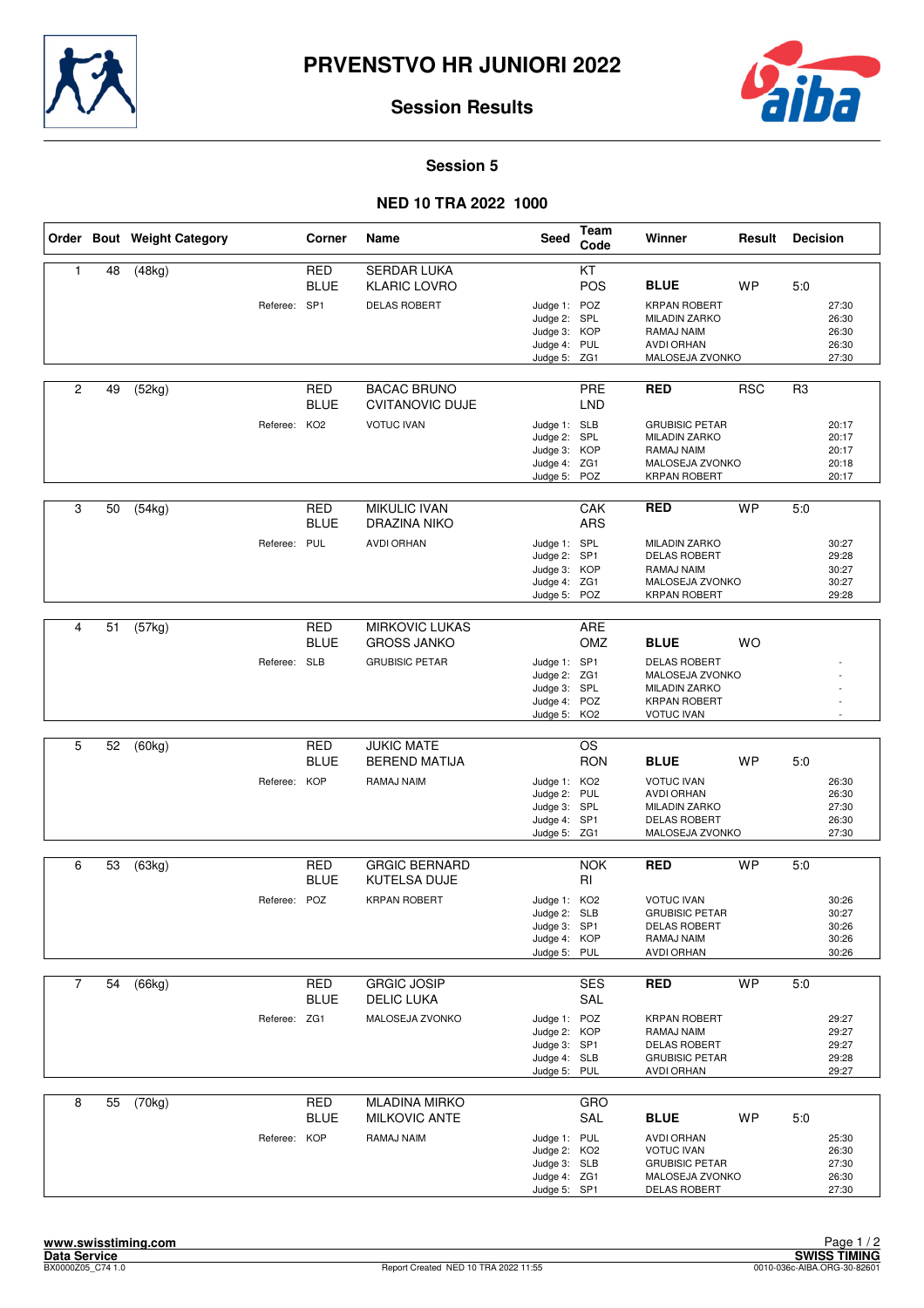



#### **Session 5**

## **NED 10 TRA 2022 1000**

|    |    | Order Bout Weight Category |          | Corner                    | Name                                         | Seed                                                                         | <b>Team</b><br>Code      | Winner                                                                                                             | Result    | <b>Decision</b>                           |
|----|----|----------------------------|----------|---------------------------|----------------------------------------------|------------------------------------------------------------------------------|--------------------------|--------------------------------------------------------------------------------------------------------------------|-----------|-------------------------------------------|
| 9  | 56 | (75kg)                     |          | <b>RED</b><br><b>BLUE</b> | <b>DUKIC DANIJEL</b><br><b>TOKALIC KARLO</b> |                                                                              | <b>RAD</b><br><b>RON</b> | <b>RED</b>                                                                                                         | <b>WP</b> | 3:2                                       |
|    |    |                            | Referee: | <b>SPL</b>                | <b>MILADIN ZARKO</b>                         | Judge 1: SLB<br>Judge 2: ZG1<br>Judge 3: POZ<br>Judge 4: SP1<br>Judge 5: KO2 |                          | <b>GRUBISIC PETAR</b><br>MALOSEJA ZVONKO<br><b>KRPAN ROBERT</b><br><b>DELAS ROBERT</b><br><b>VOTUC IVAN</b>        |           | 28:29<br>28:29<br>29:28<br>29:28<br>29:28 |
| 10 | 57 | (80kg)                     |          | <b>RED</b><br><b>BLUE</b> | <b>CUSEK DAMJAN</b><br><b>RADMAN KARLO</b>   |                                                                              | <b>RON</b><br><b>SAL</b> | <b>BLUE</b>                                                                                                        | <b>WP</b> | 5:0                                       |
|    |    |                            | Referee: | SP <sub>1</sub>           | <b>DELAS ROBERT</b>                          | Judge 1: POZ<br>Judge 2: SLB<br>Judge 3: ZG1<br>Judge 4: PUL<br>Judge 5: KOP |                          | <b>KRPAN ROBERT</b><br><b>GRUBISIC PETAR</b><br>MALOSEJA ZVONKO<br><b>AVDI ORHAN</b><br>RAMAJ NAIM                 |           | 27:30<br>28:29<br>27:30<br>27:29<br>27:30 |
| 11 | 58 | $(80+kg)$                  |          | <b>RED</b><br><b>BLUE</b> | SORE JOSIP<br><b>CERINA SIME</b>             |                                                                              | <b>INF</b><br><b>TOR</b> | <b>BLUE</b>                                                                                                        | KO        | R2                                        |
|    |    |                            | Referee: | SPL                       | <b>MILADIN ZARKO</b>                         | Judge 1: POZ<br>Judge 2: SP1<br>Judge 3: SLB<br>Judge 4: KO2<br>Judge 5: ZG1 |                          | <b>KRPAN ROBERT</b><br><b>DELAS ROBERT</b><br><b>GRUBISIC PETAR</b><br><b>VOTUC IVAN</b><br><b>MALOSEJA ZVONKO</b> |           | 9:10<br>8:10<br>9:10<br>8:10<br>9:10      |

| <b>LEGEND</b> |                     |    |              |            |                       |    |          |            |
|---------------|---------------------|----|--------------|------------|-----------------------|----|----------|------------|
| KO            | Knockout            | Rn | Round number | <b>RSC</b> | Referee Stops Contest | WO | Walkover |            |
| <b>WP</b>     | Win on points       |    |              |            |                       |    |          |            |
|               | www.swisstiming.com |    |              |            |                       |    |          | Page $2/2$ |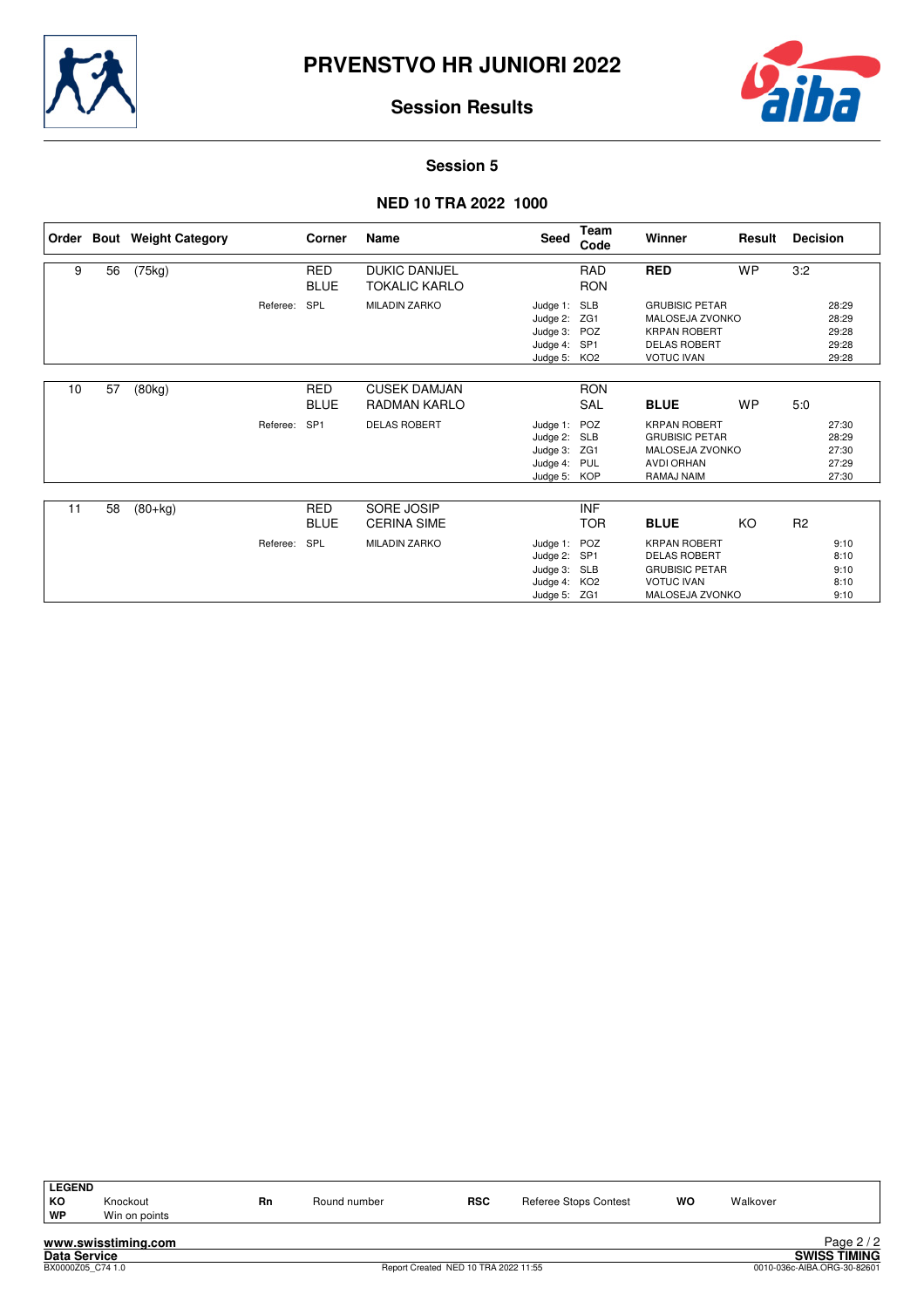

# **PRVENSTVO HR JUNIORI 2022**



# **Top List**

# **As of 10.4.2022.**

|             |                     | (48kg) |                     |       |                        | (52ka) |            |
|-------------|---------------------|--------|---------------------|-------|------------------------|--------|------------|
| <b>Rank</b> | Name                | Seed   | Team                | ∣Rank | Name                   | Seed   | Team       |
|             | <b>KLARIC LOVRO</b> |        | <b>POS</b>          |       | <b>BACAC BRUNO</b>     |        | <b>PRE</b> |
|             | <b>SERDAR LUKA</b>  |        | $\mathbf{V}$<br>n ı |       | <b>CVITANOVIC DUJE</b> |        | LND        |

|      |                         | (54kg) |            |             |                        | (57kg) |            |
|------|-------------------------|--------|------------|-------------|------------------------|--------|------------|
| Rank | Name                    | Seed   | Team       | <b>Rank</b> | Name                   | Seed   | Team       |
|      | <b>MIKULIC IVAN</b>     |        | <b>CAK</b> |             | <b>GROSS JANKO</b>     |        | <b>OMZ</b> |
| ◠    | <b>DRAZINA NIKO</b>     |        | <b>ARS</b> |             | <b>MIRKOVIC LUKAS</b>  |        | <b>ARE</b> |
|      | <b>CICIC SEBASTIJAN</b> |        | <b>NOK</b> | 3           | <b>HRVOJEVIC KARLO</b> |        | <b>POS</b> |
|      |                         |        |            | 3           | <b>NEMARNIK JURAJ</b>  |        | <b>KNG</b> |
|      |                         |        |            | 5           | <b>VUCKOVIC PATRIK</b> |        | <b>FKK</b> |
|      |                         |        |            | 5           | KUHAR KARLO            |        | <b>DAV</b> |
|      |                         |        |            | 5           | <b>GOLUBOVIC DAVID</b> |        | <b>PUL</b> |

|       |                         | (60kg) |            |             |                      | (63kg) |            |
|-------|-------------------------|--------|------------|-------------|----------------------|--------|------------|
| ∣Rank | <b>Name</b>             | Seed   | Team       | <b>Rank</b> | Name                 | Seed   | Team       |
|       | <b>BEREND MATIJA</b>    |        | <b>RON</b> |             | <b>GRGIC BERNARD</b> |        | <b>NOK</b> |
| 2     | <b>JUKIC MATE</b>       |        | <b>OS</b>  |             | <b>KUTELSA DUJE</b>  |        | <b>RI</b>  |
| 3     | <b>SLUNJSKI DORIJAN</b> |        | <b>OMV</b> | 3           | <b>NAJDEK LUKA</b>   |        | <b>GLA</b> |
| 3     | <b>KRECAK NIKO</b>      |        | <b>OMV</b> | 3           | <b>JELIC ROKO</b>    |        | <b>SES</b> |
| 5     | <b>GRGIC NIKOLA</b>     |        | <b>NOK</b> | 5           | <b>GUZVINEC SASA</b> |        | <b>OMV</b> |
| 5     | <b>MAKS KRESZINGER</b>  |        | KT         |             |                      |        |            |
| 5     | SUSTAR ADRIJAN          |        | <b>PRE</b> |             |                      |        |            |
| 5     | FILIPOVIC ANTE          |        | <b>MET</b> |             |                      |        |            |
| 9     | <b>MEZULIC DENIS</b>    |        | PUL        |             |                      |        |            |

|      |                        | (66kg) |            |             | (70kg)                  |              |
|------|------------------------|--------|------------|-------------|-------------------------|--------------|
| Rank | <b>Name</b>            | Seed   | Team       | <b>Rank</b> | Name                    | Team<br>Seed |
|      | <b>GRGIC JOSIP</b>     |        | <b>SES</b> |             | <b>MILKOVIC ANTE</b>    | <b>SAL</b>   |
| 2    | <b>DELIC LUKA</b>      |        | <b>SAL</b> |             | <b>MLADINA MIRKO</b>    | <b>GRO</b>   |
|      | <b>NEKIC IVAN</b>      |        | <b>ARS</b> |             | <b>KRAMARIC OLIVER</b>  | <b>VGO</b>   |
|      | <b>TUSEK MARTIN</b>    |        | TIT        |             | <b>SABLJIC VLADIMIR</b> | <b>GRO</b>   |
| 5    | BRZOJA LUKA            |        | ARS        | 5           | KARLOVIC MARKO          | <b>BRO</b>   |
| 5    | <b>KRKOBABIC BRUNO</b> |        | OMZ        | 5           | PETRICEVIC FRANE        | AGR          |
| 5    | <b>MESIC LEON</b>      |        | VGO        | 5           | CATIC DOMINIK           | LND          |
| 5    | <b>CURIC LUKA</b>      |        | <b>MAR</b> | 5.          | KALCIC MATEO            | <b>PRE</b>   |

|      |                       | (75kg) |            |      | (80kg)                    |      |            |
|------|-----------------------|--------|------------|------|---------------------------|------|------------|
| Rank | Name                  | Seed   | Team       | Rank | Name                      | Seed | Team       |
|      | <b>DUKIC DANIJEL</b>  |        | <b>RAD</b> |      | <b>RADMAN KARLO</b>       |      | <b>SAL</b> |
|      | <b>TOKALIC KARLO</b>  |        | <b>RON</b> |      | <b>CUSEK DAMJAN</b>       |      | <b>RON</b> |
| 3    | <b>JUKICIC IVAN</b>   |        | <b>BRO</b> |      | <b>MARIJANOVIC PATRIK</b> |      | <b>BAN</b> |
| 3    | <b>ZADRAVEC DAVID</b> |        | <b>CAK</b> |      | <b>PRPIC MARTIN</b>       |      | <b>MLA</b> |
| 5    | DESKOVIC NOA          |        | <b>BAN</b> | ა    | JAKSIC IVANO              |      | <b>PRE</b> |
| 5    | GOSTOVIC DAVID        |        | <b>KNG</b> | 5    | <b>FRANIC IVAN</b>        |      | <b>TOR</b> |
| 5    | SMOTAR GABRIJEL       |        | <b>FKK</b> | 5    | DOMINIKOVIC ANDRIJA       |      | <b>NOK</b> |